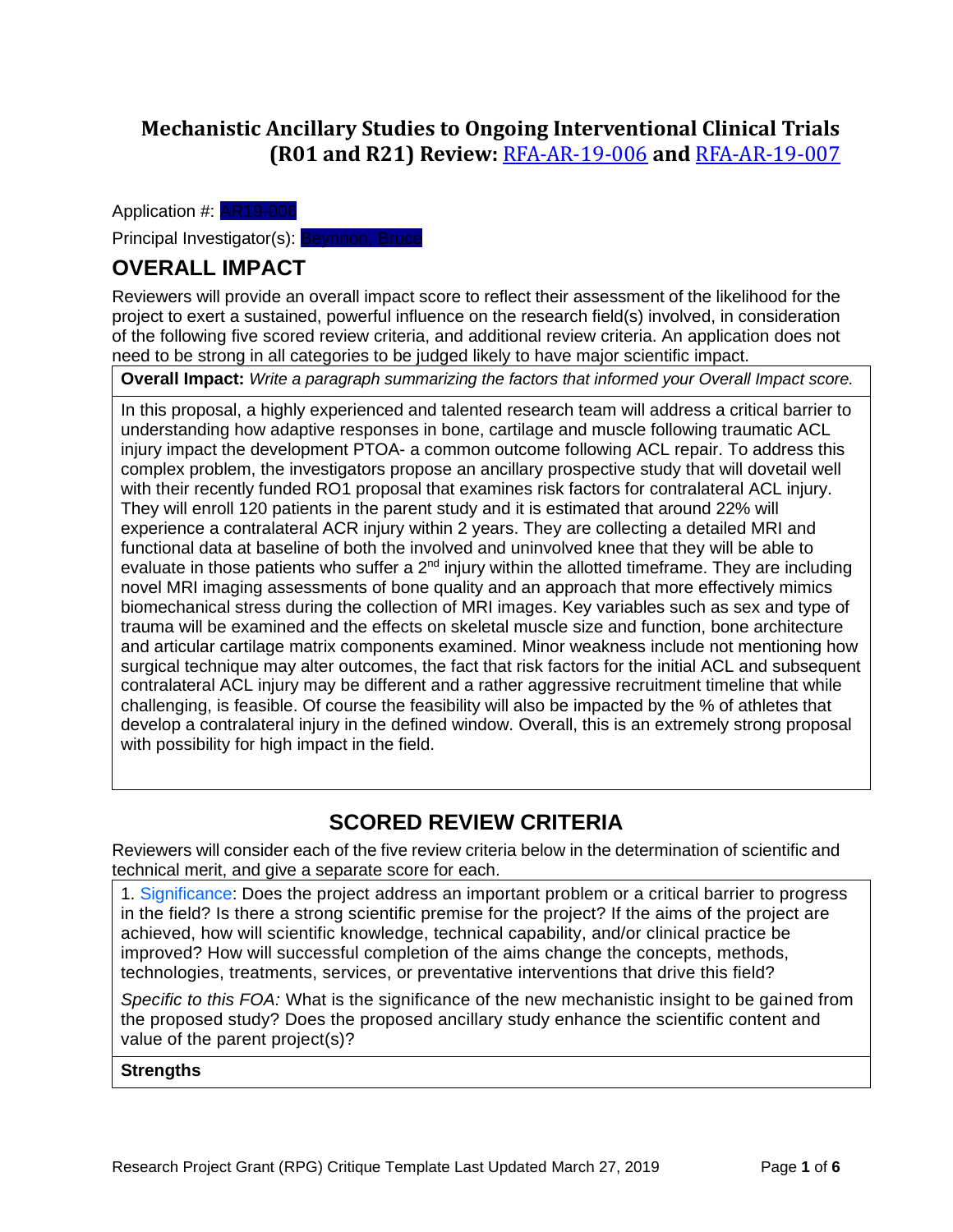- The critical barriers regarding the prevention and treatment of PTOA after symptomatic injury are identified and addressing them is a major priority especially since it typically involves young athletes.
- The premise is based on the concept that understanding adaptive responses of the limb to the injury in the bone, cartilage and muscle will help to identify early informative biomarkers to facilitate early intervention.
- Successful completion of the aims will aid in the understanding of the progression of joint pathology after injury by examining cartilage thickness, an early marker of PTOA and potentially reveal novel biomarkers and to inform new treatment approaches
- Through the introduction of a prospective study design, the investigators have great potential to identify key factors that place patients at a risk for a second injury and this element greatly enhances the scientific content of the parent study.

## **Weaknesses**

• This study will provide information regarding the risk factors for contralateral ACL injury but it is not entirely clear whether these data will strongly reflect risk factors for the initial event since post-surgical tissue adaptation may uncover new variables that increase the risk of a second injury. This is a minor drawback.

2. Investigator(s): Are the PD(s)/PI(s), collaborators, and other researchers well suited to the project? If Early Stage Investigators or those in the early stages of independent careers, do they have appropriate experience and training? If established, have they demonstrated an ongoing record of accomplishments that have advanced their field(s)? If the project is collaborative or multi-PD/PI, do the investigators have complementary and integrated expertise; are their leadership approach, governance and organizational structure appropriate for the project?

*Specific to this FOA:* Does the application describe how the PD(s)/PI(s) of the ancillary study and the parent project interact on a regular basis and work cooperatively to ensure the successful completion of the ancillary study while maintaining the integrity of the parent project?

#### **Strengths**

• The investigative team is in experienced in the field of AC-related trauma, they have a long record of NIH funding coupled with high impact publications and they have worked closely in a collaborative manner for a long period of time.

## **Weaknesses**

•

3. Innovation: Does the application challenge and seek to shift current research or clinical practice paradigms by utilizing novel theoretical concepts, approaches or methodologies, instrumentation, or interventions? Are the concepts, approaches or methodologies, instrumentation, or interventions novel to one field of research or novel in a broad sense? Is a refinement, improvement, or new application of theoretical concepts, approaches or methodologies, instrumentation, or interventions proposed?

## **Strengths**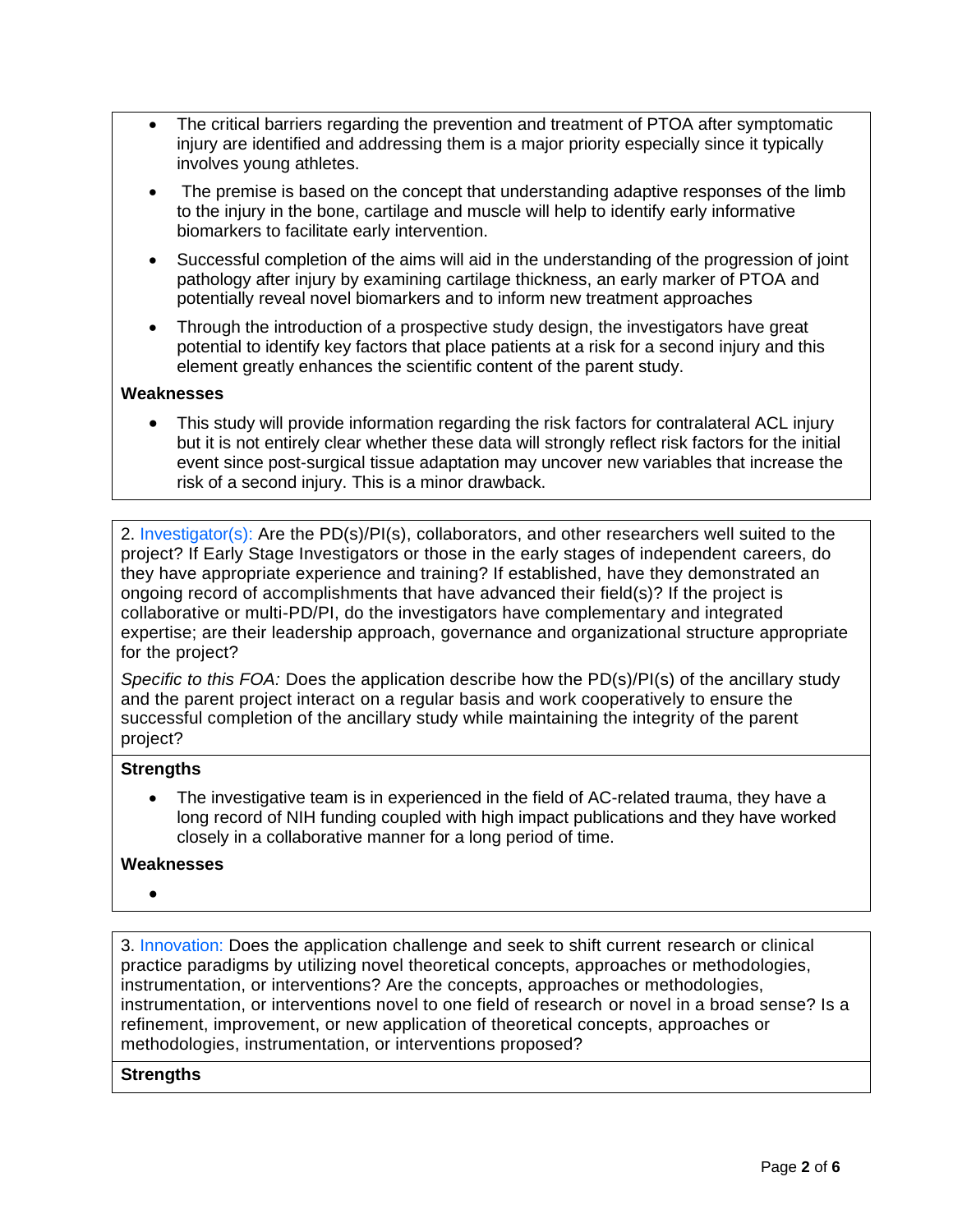- The proposed ancillary studies include a prospective study of the adaptive response to severe trauma in the contralateral limb by including patients in the parent study in a novel trial design.
- They are examining key unexplored variables including sex and combined data from contact and non-contact injuries
- Inclusion of a brace during the MRI that reproduces loading conditions that stress articular cartilage and meniscus that will more closely align with the biomechanical stress encountered by athletes in the field.

#### **Weaknesses**

•

4. Approach: Are the overall strategy, methodology, and analyses well-reasoned and appropriate to accomplish the specific aims of the project? Have the investigators presented strategies to ensure a robust and unbiased approach, as appropriate for the work proposed? Are potential problems, alternative strategies, and benchmarks for success presented? If the project is in the early stages of development, will the strategy establish feasibility and will particularly risky aspects be managed? Have the investigators presented adequate plans to address relevant biological variables, such as sex, for studies in vertebrate animals or human subjects? If the project involves human subjects and/or NIH-defined clinical research, are the plans to address 1) the protection of human subjects from research risks, and 2) inclusion (or exclusion) of individuals on the basis of sex/gender, race, and ethnicity, as well as the inclusion or exclusion of children, justified in terms of the scientific goals and research strategy proposed?

*Specific to this FOA:* From the description of the parent study synopsis: does the parent project provide sufficient well-characterized patients, biological samples and/or clinical data for the ancillary study?

## **Strengths**

- The creation of a prospective study design in the ancillary study greatly enhances the type of information that can be obtained from the parent study and is feasible since imaging and assessments of overall function are obtained at baseline
- The methodology and analytic approaches are well delineated and feasible and the MRIbased assessment of bone architecture and application of biomechanical stress during imaging will provide new information regarding bone and cartilage response to trauma.
- Biologic variables such as sex and type of trauma included in the analyses.

#### **Weaknesses**

- Surgical technique and the type of repair can greatly influence outcomes but this is not discussed
- The factors that increase risk for a contralateral injury may differ from those that were related to the initial injury due to the altered post-surgical mechanics. This difference is not discussed but this is a minor issue.
- The recruitment time line is aggressive but the team has a large and collaborative high school network making the ancillary study feasible.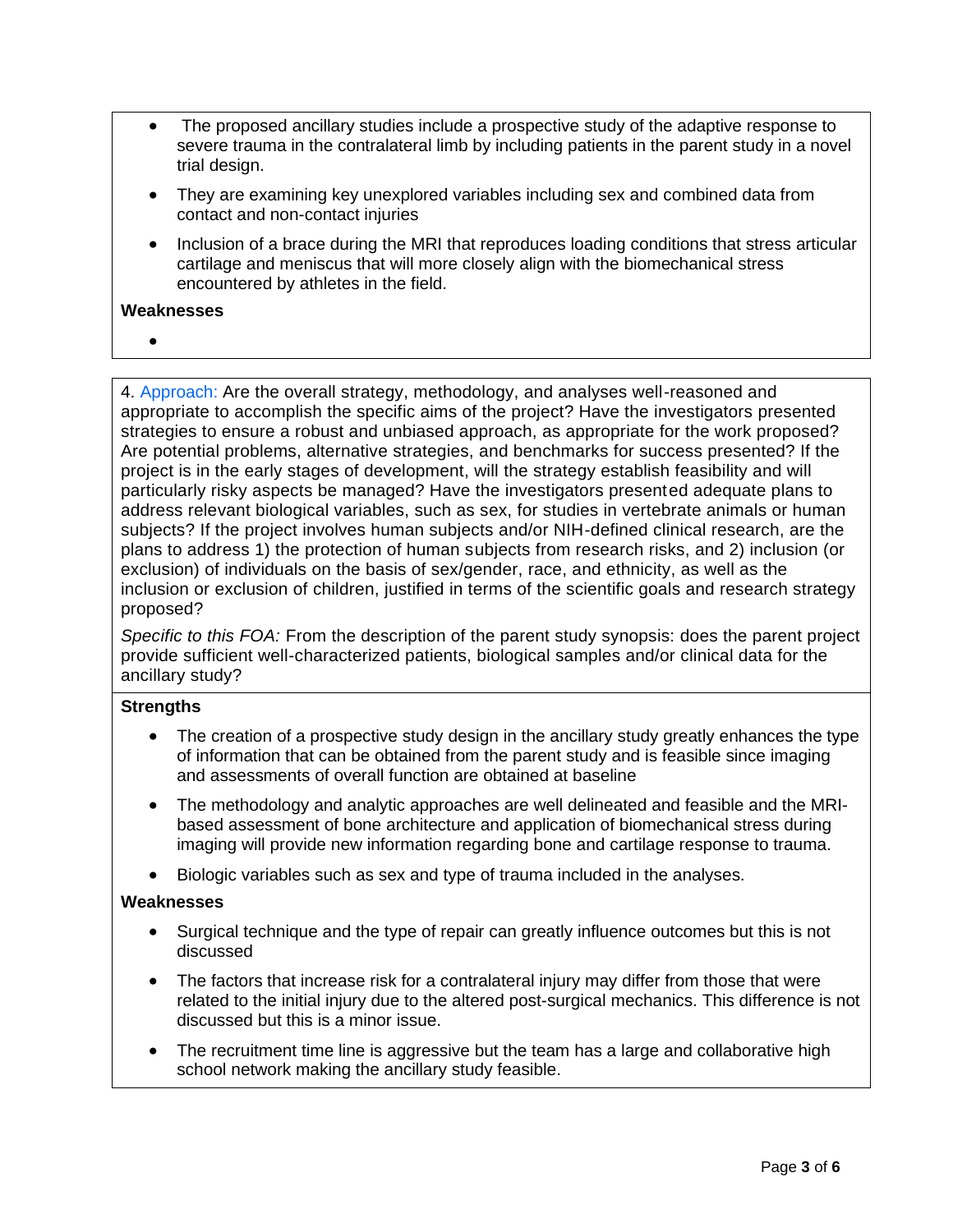- If significantly less than 22% of athletes develop a contralateral injury, the study will be underpowered.
- Potential pitfalls and alternative strategies are not discussed but given the experience and track record of the team, I don't think this is a major weakness.

5. Environment: Will the scientific environment in which the work will be done contribute to the probability of success? Are the institutional support, equipment and other physical resources available to the investigators adequate for the project proposed? Will the project benefit from unique features of the scientific environment, subject populations, or collaborative arrangements?

#### **Strengths**

• The University of Vermont and State Agricultural College are an outstanding environment for this ancillary and parent study. They investigators have support from the institution along with collaborations with over 17 area high schools who refer injured athletes for ACL repair. The PhD investigators have well equipped laboratories and Dr. Slauterback and 2 colleagues perform the ACR repair.

#### **Weaknesses**

•

## **ADDITIONAL REVIEW CRITERIA**

As applicable for the project proposed, reviewers will consider the following additional items in the determination of scientific and technical merit, but will not give separate scores for these items**.** 

- ⎯ Responses for Protections for Human Subjects, Vertebrate Animals, and Biohazards **are required from reviewers for all applications**.
- $-$  A response for Inclusion Plans is required from reviewers for applications proposing Human Subjects Research, except those designated Exemption 4.

Time Sensitivity Justification: **The committee will evaluate the adequacy of the justification for time-sensitivity of the proposed project.**

Comments (Required):

This is time sensitive since subjects must be recruited in the first 2 years so they can be followed for 2 years following the surgical repair on the contralateral limb.

Protections for Human Subjects

Click Here to Select

Comments (Required Unless Not Applicable):

• These have been adequately addressed

Data and Safety Monitoring Plan (Applicable for Clinical Trials Only):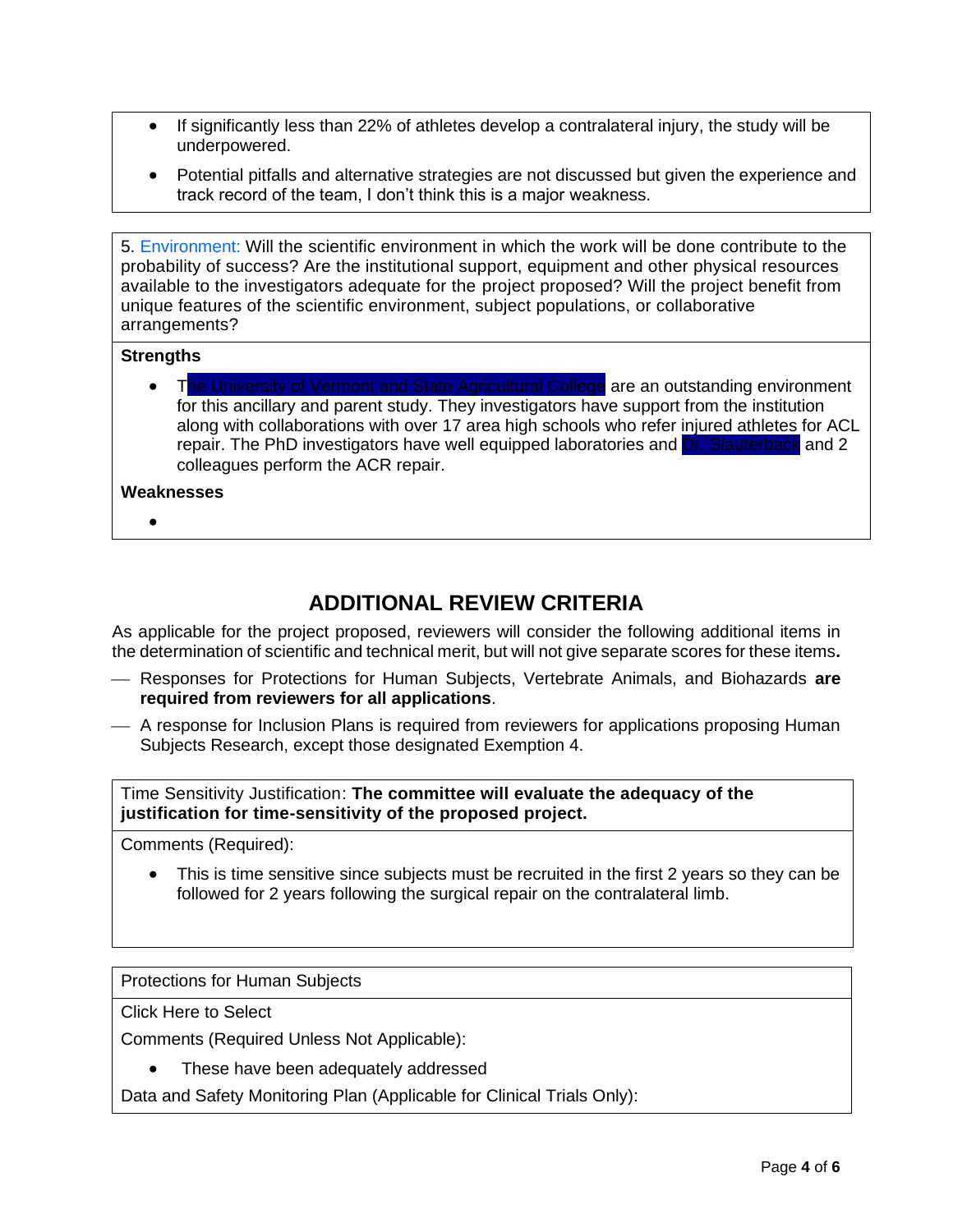Acceptable

Comments (Required Unless Not Applicable):

o

## Inclusion Plans: **Applicable Only for Human Subjects research and not IRB Exemption #4.**

- Sex/Gender: Distribution justified scientifically
- Race/Ethnicity: Distribution justified scientifically
- For NIH-Defined Phase III trials, Plans for valid design and analysis: Not applicable
- Inclusion/Exclusion Based on Age: Distribution justified scientifically

Comments (Required Unless Not Applicable):

• They have addressed age sex and ethnicity

## Vertebrate Animals

Is the proposed research involving vertebrate animals scientifically appropriate, including the justifications for animal usage and protections for research animals described in the Vertebrate Animals section (and method of euthanasia described in the Cover Page Supplement or PHS Supplemental Form, if applicable)?

Not Applicable (No Vertebrate Animals)

Comments (Required Unless Not Applicable):

•

## **Biohazards**

Click Here to Select

Comments (Required Unless Not Applicable):

• Not applicable

Resubmission

Comments (if applicable):

•

## **Revision**

Comments (if applicable):

•